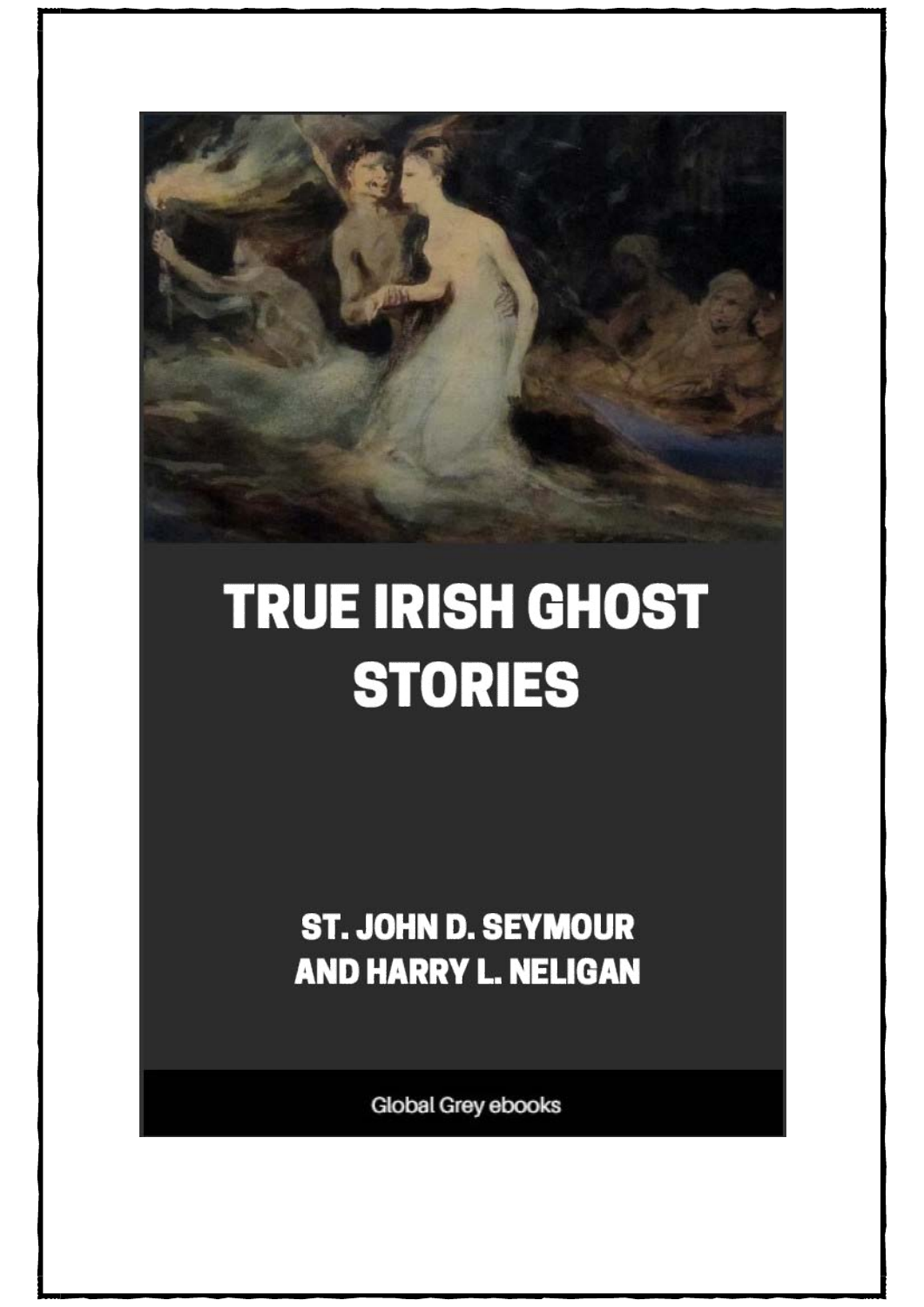## TRUE IRISH GHOST STORIES

## COMPILED BY ST. JOHN D. SEYMOUR AND HARRY L NELIGAN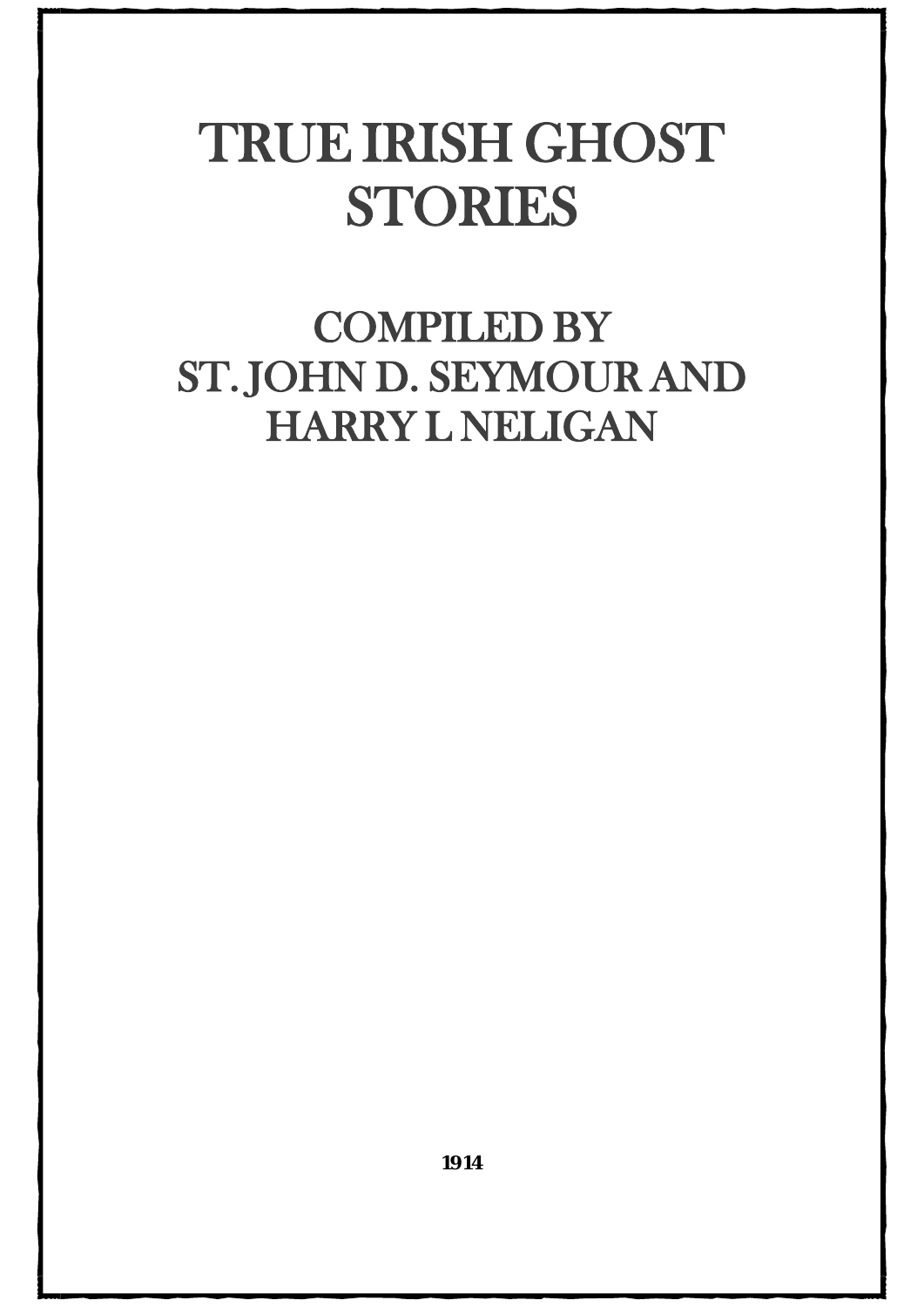True Irish Ghost Stories By St. John D. Seymour and Harry L. Neligan. This edition was created and published by Global Grey ©GlobalGrey 2018



**[globalgreyebooks.com](https://www.globalgreyebooks.com/)**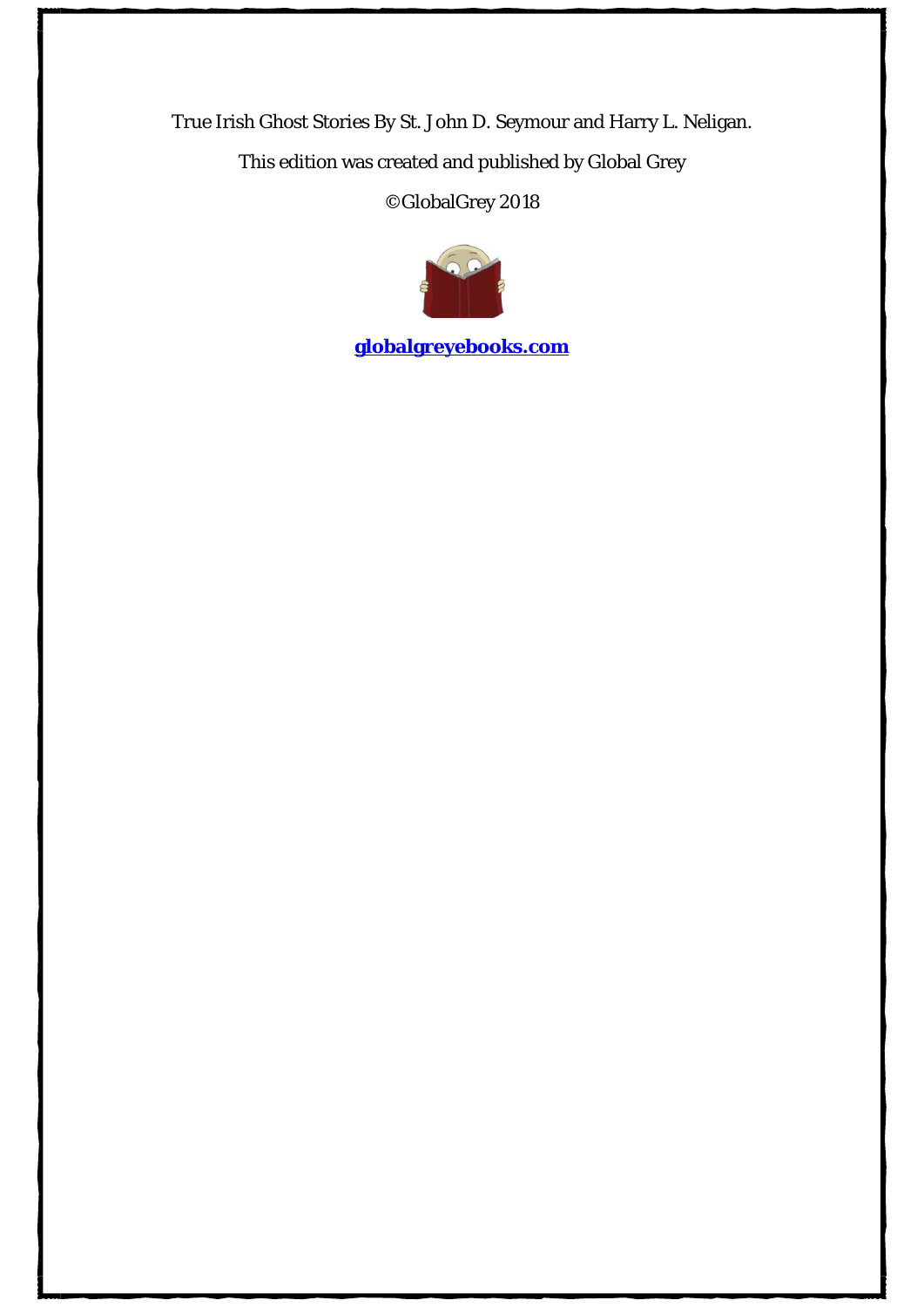## **CONTENTS**

[Foreword](#page-4-0) [Chapter 1. Haunted Houses In Or Near Dublin](#page-8-0) [Chapter 2. Haunted Houses In Conn's Half](#page-22-0) [Chapter 3. Haunted Houses In Mogh's Half](#page-32-0) [Chapter 4. Poltergeists](#page-53-0) [Chapter 5. Haunted Places](#page-63-0) [Chapter 6. Apparitions At Or After Death](#page-75-0) [Chapter 7. Banshees, And Other Death-Warnings](#page-89-0) [Chapter 8. Miscellaneous Supernormal Experiences](#page-100-0) [Chapter 9. Legendary And Ancestral Ghosts](#page-112-0)

[Chapter 10. Mistaken Identity—Conclusion](#page-124-0)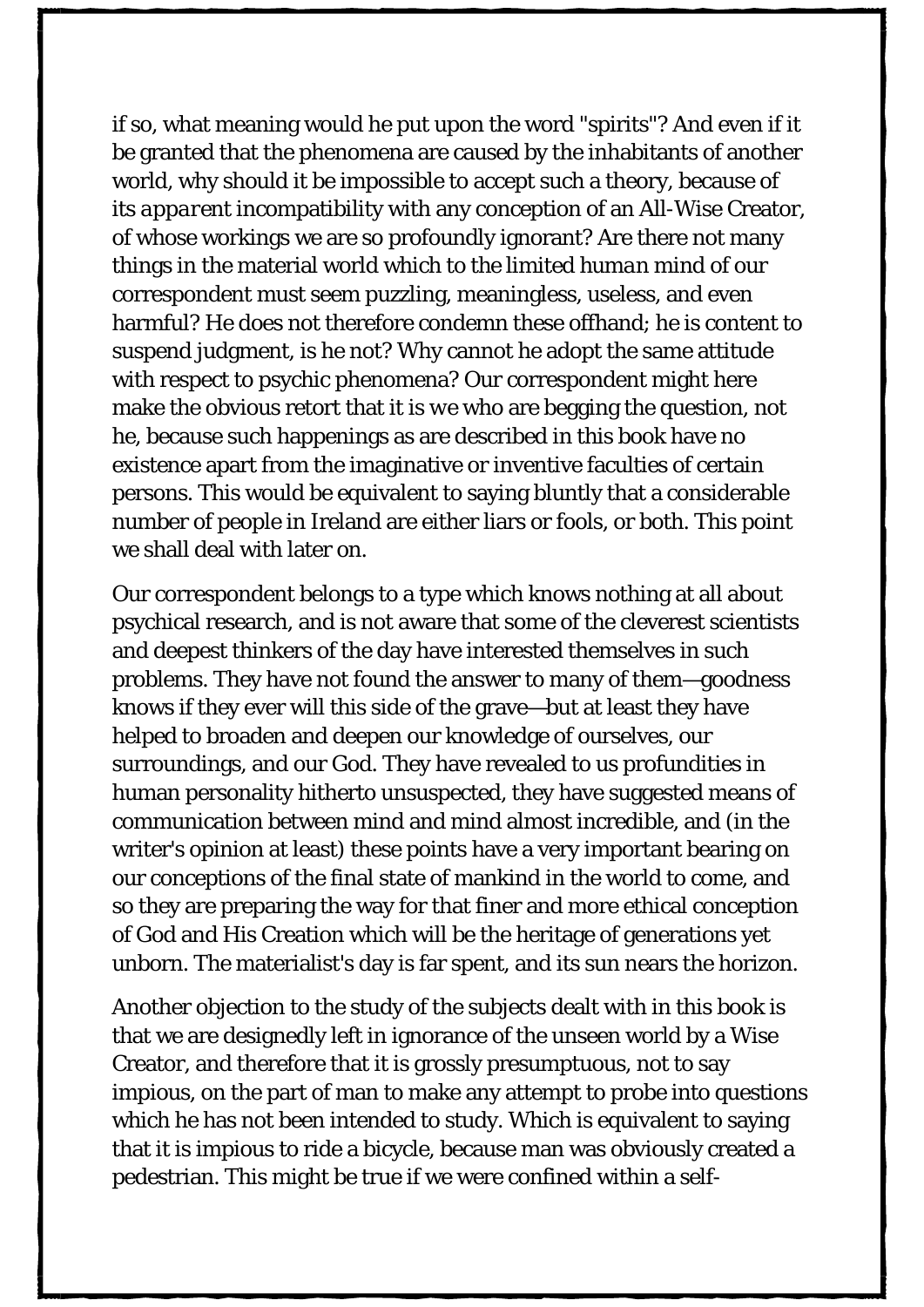contained world which had, and could have, no connection with anything external to itself. But the very essence of our existence here is that the material and spiritual worlds interpenetrate, or rather that our little planet forms part of a boundless universe teeming with life and intelligence, yet lying in the hollow of God's hand. He alone is "Supernatural," and therefore Transcendent and Unknowable; all things in the universe are "natural," though very often they are beyond our normal experience, and as such are legitimate objects for man's research. Surely the potential energy in the human intellect will not allow it to remain at its present stage, but will continually urge it onwards and upwards. What limits God in His Providence has seen fit to put upon us we cannot tell, for every moment the horizon is receding, and our outlook becoming larger, though some still find it difficult to bring their eyesight to the focus consequently required. The marvellous of to-day is the commonplace of to-morrow: "our notion of what is natural grows with our greater knowledge."

Throughout the pages of this book we have, in general, avoided offering explanations of; or theories to account for, the different stories. Here something may be said on this point. As we have already pointed out, the expression "ghost stories" covers a multitude of different phenomena. Many of these may be explained as "hallucinations," which does not imply that they are simply the effect of imagination and nothing more. "The mind receives the hallucination as if it came through the channels of sense, and accordingly externalises the impression, seeking its source in the world outside itself, whereas in all hallucinations the source is within the mind, and is not derived from an impression received through the recognised organ of sense." [[2](#page-131-0) ]

<span id="page-131-0"></span>Many of these hallucinations are termed *veridical*, or truth-telling, because they coincide with real events occurring to another person. Illustrations of this will be found in Chapter VI, from which it would appear that a dying person (though the power is not necessarily confined to such) occasionally has the faculty of telepathically communicating with another; the latter receives the impression, and externalises it, and so sees a ghost," to use the popular expression. Some hallucinations are *auditory*, *i.e.* sounds are heard which apparently do not correspond